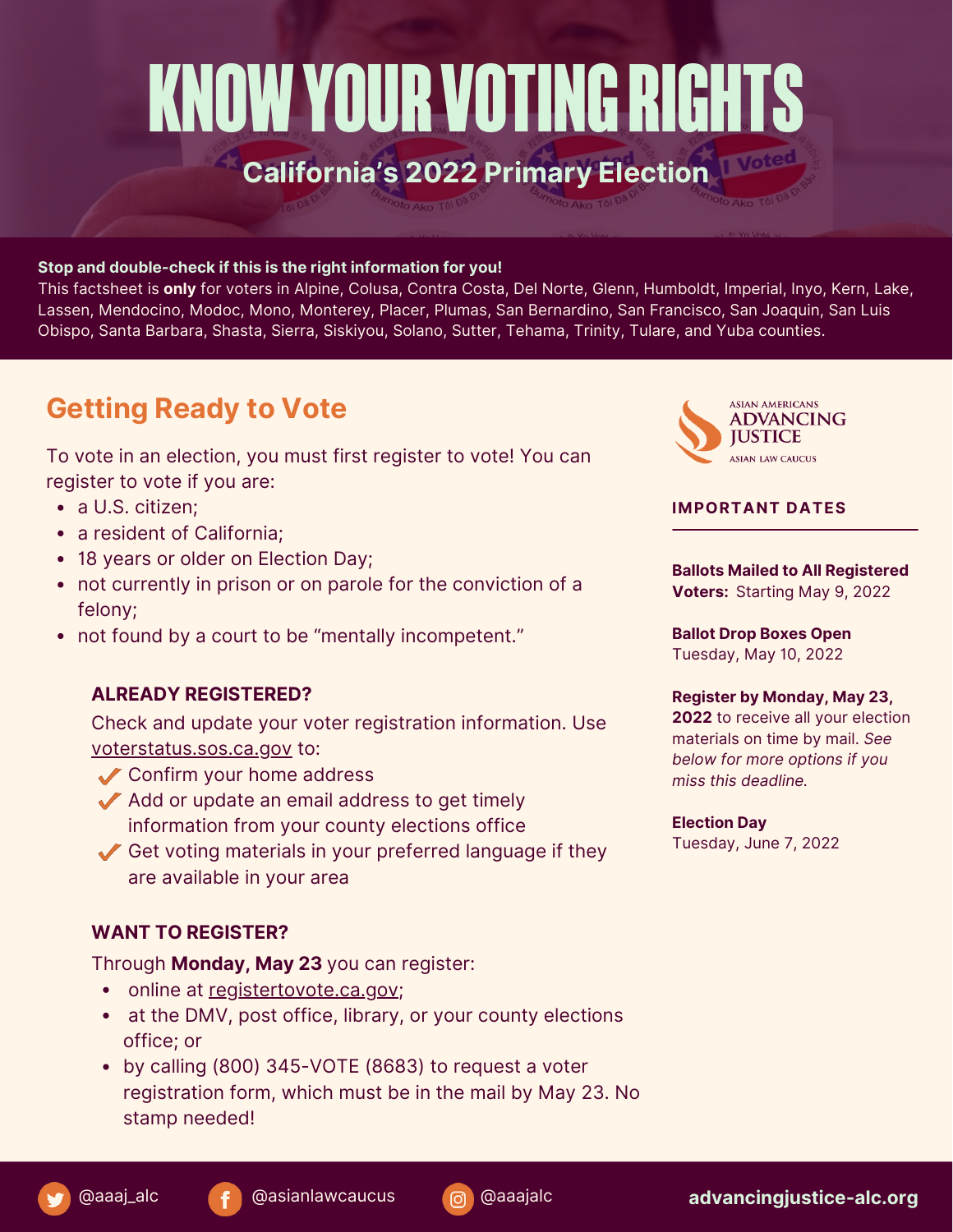#### **Stop and double-check if this is the right information for you!**

This factsheet is **only** for voters in Alpine, Colusa, Contra Costa, Del Norte, Glenn, Humboldt, Imperial, Inyo, Kern, Lake, Lassen, Mendocino, Modoc, Mono, Monterey, Placer, Plumas, San Bernardino, San Francisco, San Joaquin, San Luis Obispo, Santa Barbara, Shasta, Sierra, Siskiyou, Solano, Sutter, Tehama, Trinity, Tulare, and Yuba counties.

# **WHAT IF I NEED TO REGISTER AFTER MAY 23?**

No problem! You can still use "same-day voter registration" to register and vote all the way up to Election Day.

Option 1: Go in-person to register and vote on the same day.

| <b>May 23 - June 6</b> | <b>June 7 (Election Day)</b>                                      |
|------------------------|-------------------------------------------------------------------|
| Go to your county      | Go to any polling place in your county to register and vote.      |
| elections office to    | If you want to vote on all the local races, go to a polling place |
| register and vote.     | close to your home. Find your local polling place by entering     |
| Find your elections    | your address at sos.ca.gov/elections/polling-place.               |
| office address at      | You can also call your county elections office to find out where  |
| sos.ca.gov/county-     | to go. Find your elections office phone number at                 |
| elections-offices.     | sos.ca.gov/county-elections-offices.                              |

Option 2: If you are not registered to vote and cannot go to a voting location, contact your county elections office to ask how you can register and vote remotely by using the "Remote Accessible Vote-by-Mail" system.

# **How to Vote? You Have Options!**

# **VOTE FROM HOME**

If you register by May 23, you will automatically receive a ballot in the **mail** with instructions on how to fill it out and return it. You can:

- 1. Send your ballot by mail -- no stamp needed!
	- o Remember to sign and date your ballot envelope.
	- o Make sure your ballot is postmarked on or before Election Day: June 7, 2022.
- 2. Drop it off at any polling place in your county on Election Day.
	- You can look up polling places on your county elections office website or check [sos.ca.gov/elections/polling-place](https://www.sos.ca.gov/elections/polling-place/) for the polling place near your address.
	- There might also be secure drop boxes available where you can deposit your ballot in the weeks leading up to Election Day.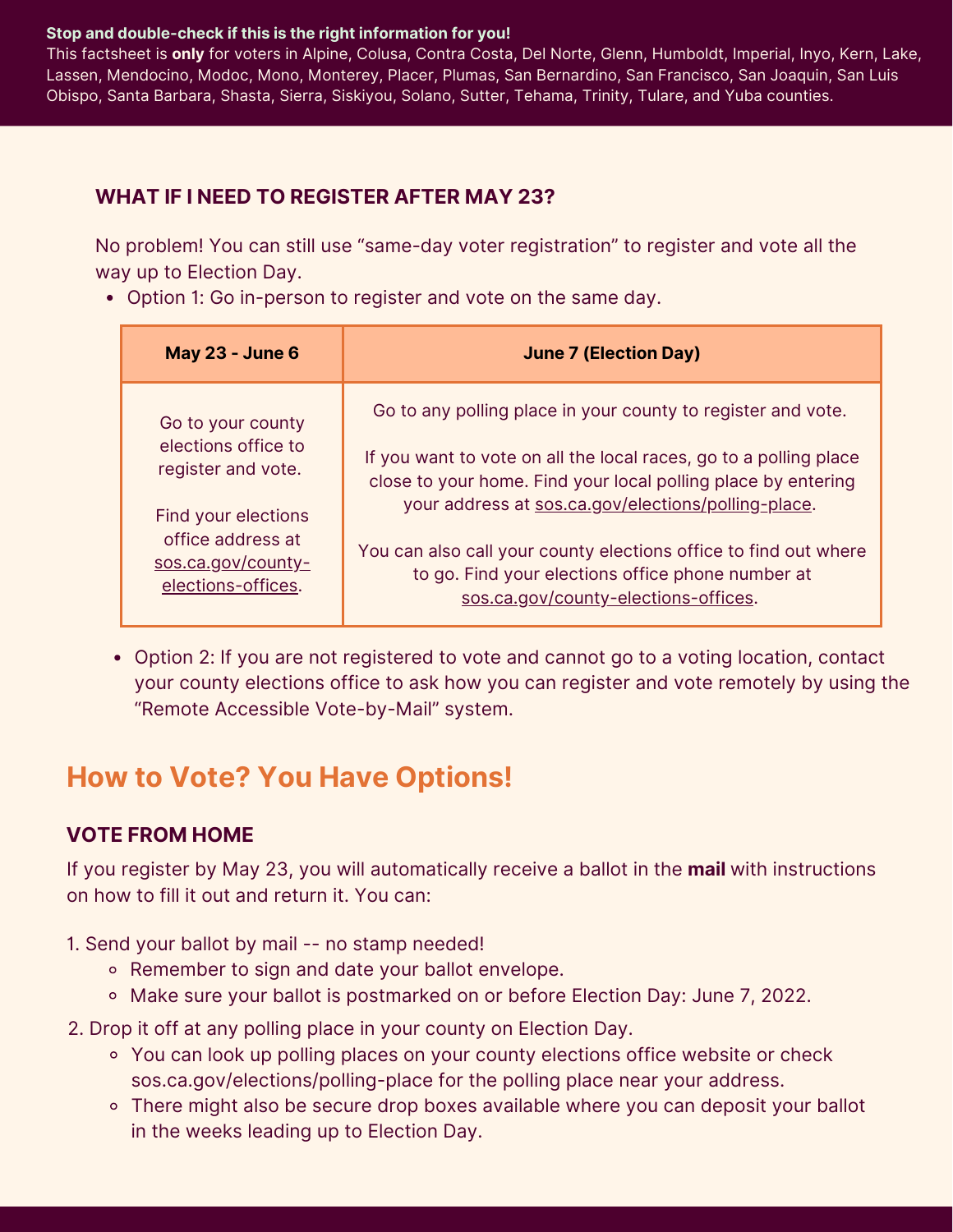# **VOTE IN PERSON**

If you prefer to vote in person, you can! To make the process as easy as possible, if you received a ballot by mail you should bring it with you to turn in.

Election Day is Tuesday, June 7, 2022. Polls will be open from 7 a.m. to 8 p.m. As long as you are in line by 8pm, you will be able to cast your vote.

Walk into your polling place, find the main table, and give the poll workers your name and address. If you prefer voting in a language other than English, ask if they have any materials in that language and if any of the poll workers speak that language.



*(CBS News) (NY Post)*



## **Where Do I Go to Vote?**

Your assigned polling place can be found on the materials you receive from your county elections office prior to the election. You can also look it up at [sos.ca.gov/elections/polli](http://www.sos.ca.gov/elections/polling-place/) ng-place/.

## **Do I Need to Show My ID When Voting?**

In almost all instances, no. You only need to show documents if you are voting for the first time and you did not include your driver's license number, state ID number, OR Social Security Number when you registered to vote. If this is the case, many documents will work. Call your elections office in advance if you are concerned.

# **Can I Bring Someone to Help Me Vote?**

Yes. California law allows you to bring up to two people to help you vote in person, as long as they do not represent your employer or your union. Bring a family member or friend.